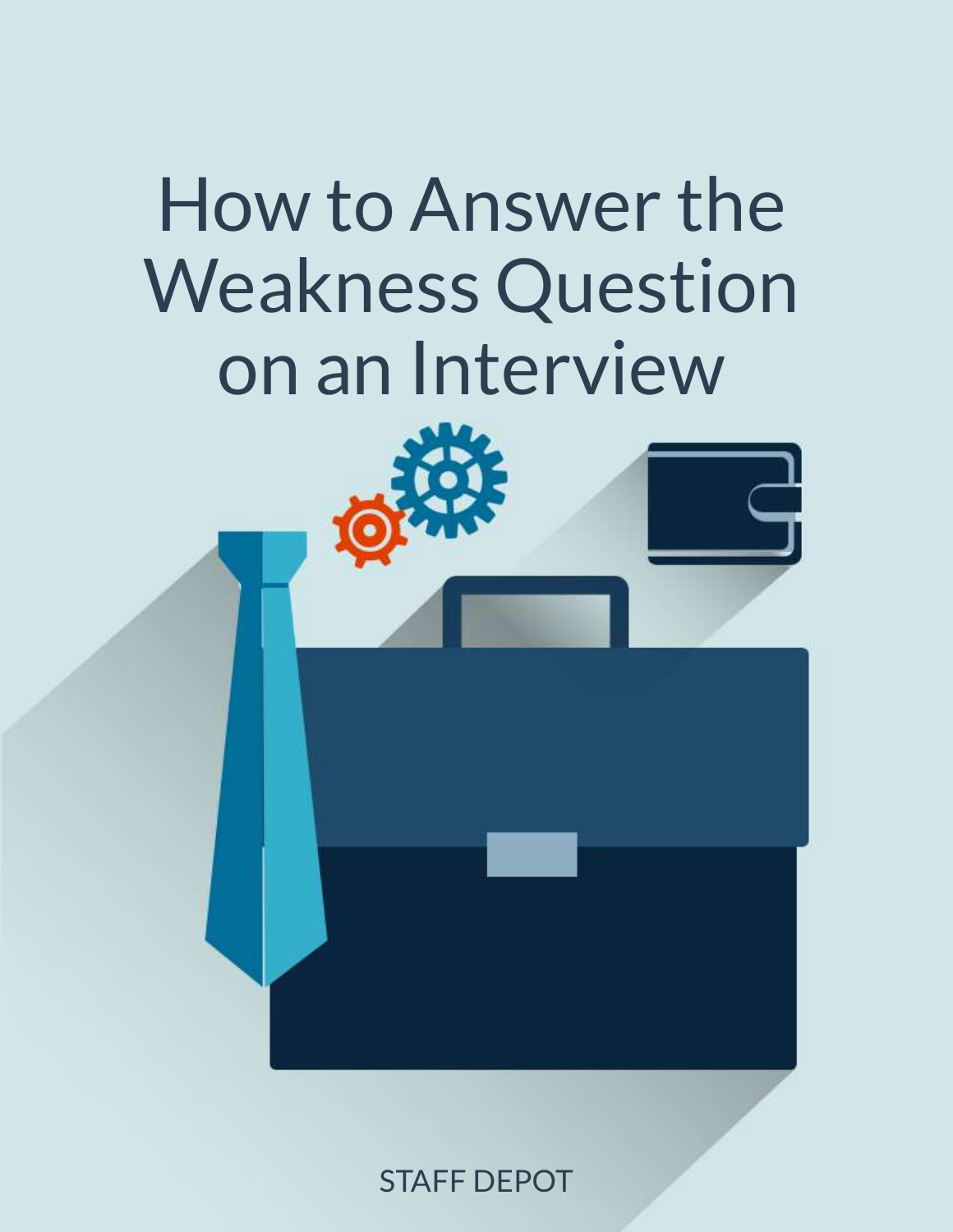

When you go on an interview, you can nearly count on being asked the infamous weakness question. You know the one. What is your biggest weakness? While it's usually easy to answer what your strengths are, the weakness question makes all of us argue with ourselves. Are we completely honest and admit to our worst of faults – potentially scaring away the employer? Do we try to make something up that really is a strength and try to pass it off as a weakness? We're going to get you ready to answer this question and pass with flying colors.

#### Be Prepared

The number one thing you can do to make sure you answer this question well is to know it's coming and think about it ahead of time. It seems simple, but oftentimes, people will just wing it. The key is to spend some time thinking about things you can do better and compare them to the job description. If the job is for a quality inspector, saying that you sometimes miss small details will not work in your favor.

Bonus points if you spend some time looking at the company's website. Many companies will list their corporate values on their site. Use this to guide you away from other weaknesses that may conflict with who they are as an organization.

It's helpful to write your answers down on either a 3×5 card or on your phone so you can review them just before you walk into your interview. Ideally, get to your interview about 20 minutes in advance. Spend 10 minutes going over your notes and then head into the building 10 minutes before your interview is about to begin.